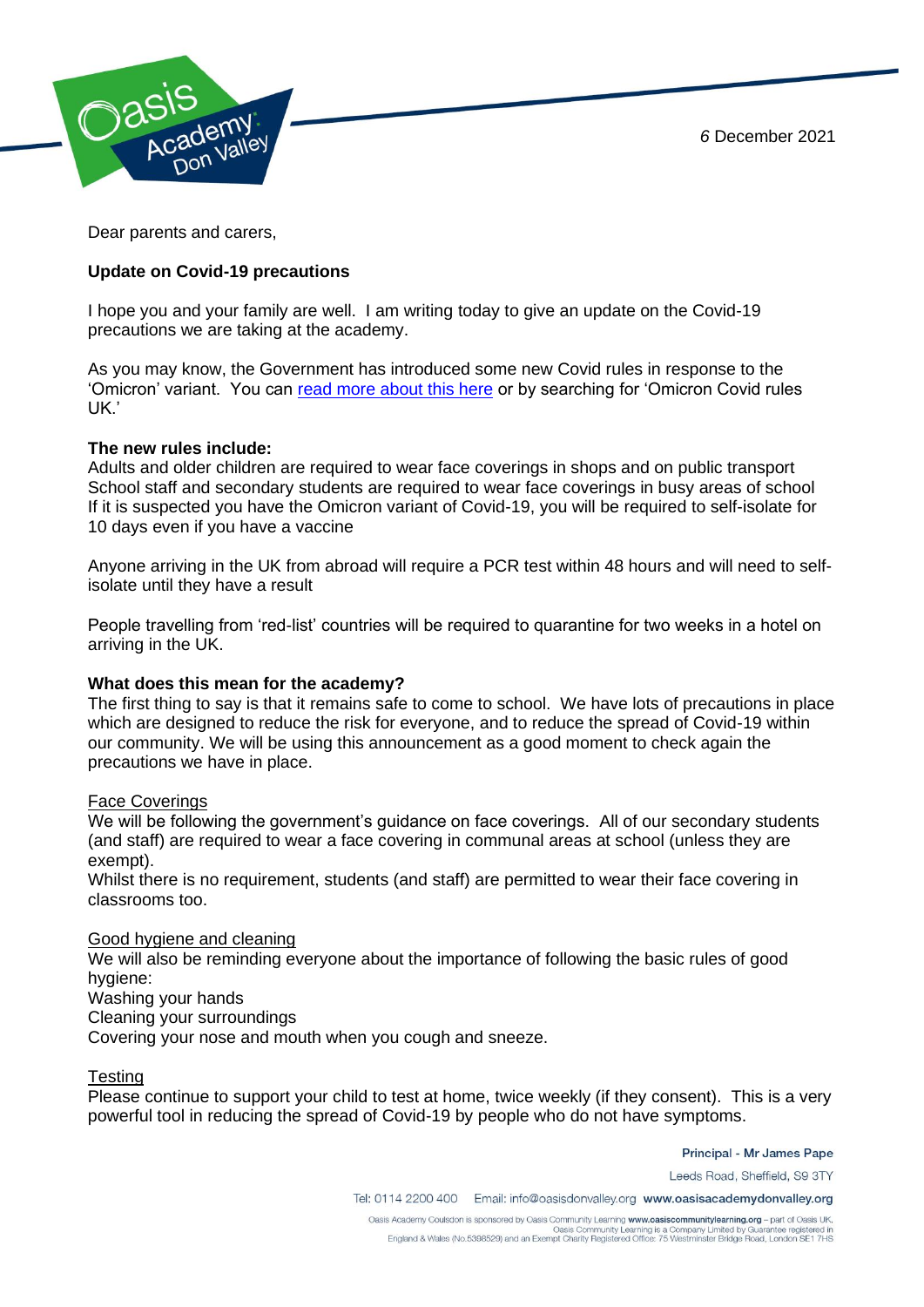

### Vaccination

Vaccination, and in some instances vaccination boosters, are now available for all adults and children over 12 who consent. Please support your child to receive the vaccine if you as a family consent. This will help to reduce the risk for everyone.

#### Assemblies and events

We will be reducing the size and frequency of our assemblies to reduce the risk of spreading within our school community.

We will provide further information on specific events in due course.

## Essential visits to the academy

As an additional precaution we will be reducing the number of outside visitors by asking that only essential visitors come into the academy.

### **Over the holidays**

We are all looking forward to the upcoming holiday, and for many families this is a time to travel to see friends and family.

As this may increase the likelihood of spreading or catching Covid-19, we are encouraging all secondary students (and staff) who consent to continue testing twice weekly throughout their time off, and should they receive a positive test to [request a PCR test](https://www.gov.uk/get-coronavirus-test) as soon as possible.

Likewise, should you or your child develop symptoms of Covid-19, we encourage you to request a PCR test as soon as possible. If it is suspected that you have the Omicron variant, NHS Test and Trace will ask you to self-isolate for 10 days even if you have had the vaccine.

Please also note that:

- Face coverings are now required for all adults and older children when visiting shops and on public transport.
- If you are planning on travelling abroad, please note that the rules have now changed and that if you enter the UK from a foreign country, you have two days to take a PCR test. While you are waiting for a result, you must self-isolate, whether you have been vaccinated or not.
- In response to the new variant, new countries have been added to the red-list. Please check the latest ['Red-list' country](https://www.gov.uk/guidance/red-list-of-countries-and-territories) list to see if this will impact on your plans.

## **Returning to school in January**

The Government have asked that all secondary students (who consent) complete one on-site asymptomatic test when they return to school in January, and then continue to complete tests twice weekly at home. We will provide further details about these arrangements in due course.

> Principal - Mr James Pape Leeds Road, Sheffield, S9 3TY

Tel: 0114 2200 400 Email: info@oasisdonvalley.org www.oasisacademydonvalley.org

Oasis Academy Coulsdon is sponsored by Oasis Community Learning www.oasiscommunitylearning.org - part of Oasis UK. Oasis Community Learning is a Company Limited by Guarantee registered in<br>England & Wales (No.5398529) and an Exempt Charity Registered Office: 75 Westminster Bridge Road, London SE1 7HS